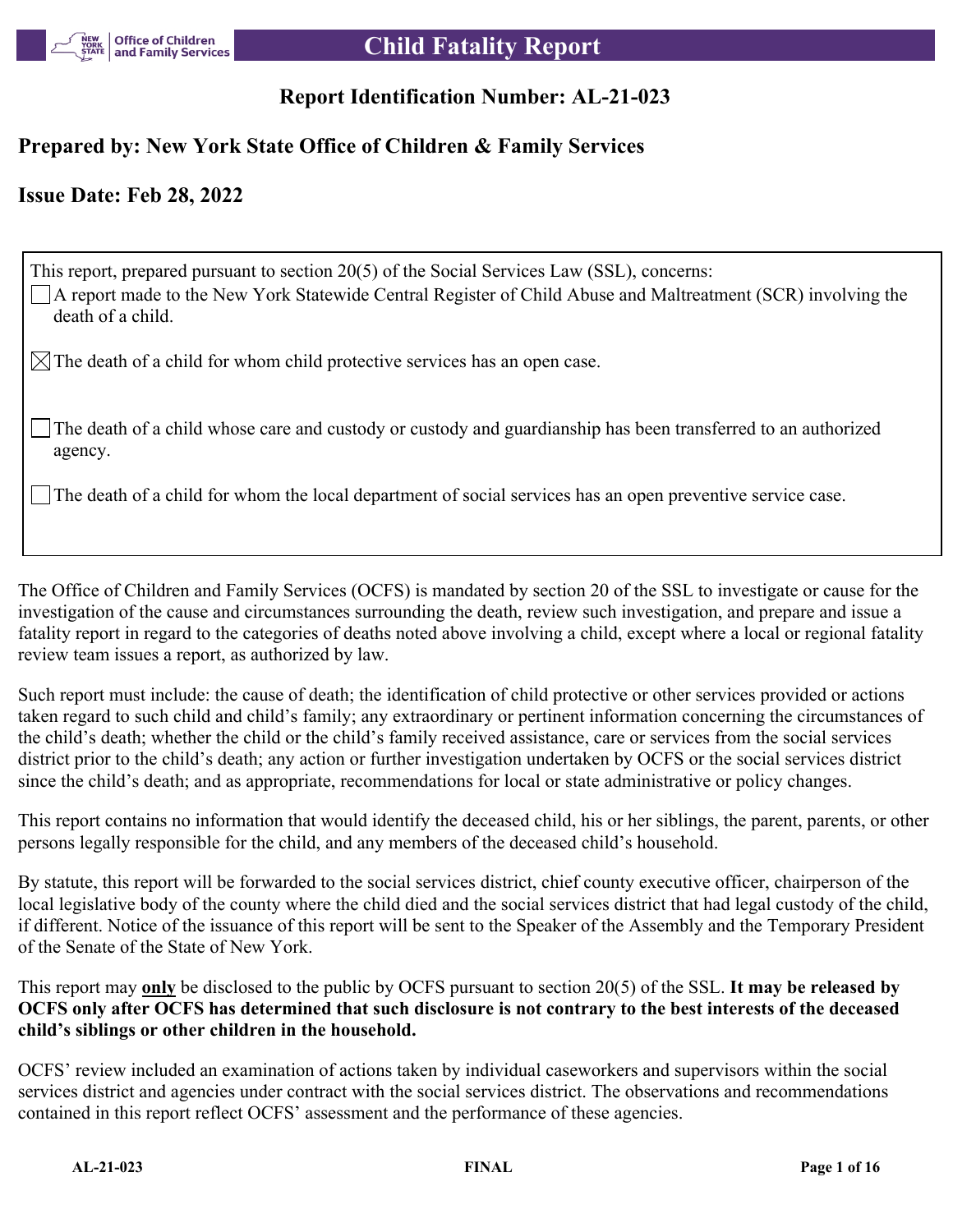

# **Abbreviations**

| <b>Relationships</b>                                 |                                                                       |                                       |  |  |  |  |  |
|------------------------------------------------------|-----------------------------------------------------------------------|---------------------------------------|--|--|--|--|--|
| <b>BM-Biological Mother</b>                          | <b>SM-Subject Mother</b>                                              | SC-Subject Child                      |  |  |  |  |  |
| <b>BF-Biological Father</b>                          | <b>SF-Subject Father</b>                                              | OC-Other Child                        |  |  |  |  |  |
| MGM-Maternal Grand Mother                            | <b>MGF-Maternal Grand Father</b>                                      | FF-Foster Father                      |  |  |  |  |  |
| PGM-Paternal Grand Mother                            | <b>PGF-Paternal Grand Father</b>                                      | DCP-Day Care Provider                 |  |  |  |  |  |
| MGGM-Maternal Great Grand Mother                     | MGGF-Maternal Great Grand Father                                      | PGGF-Paternal Great Grand Father      |  |  |  |  |  |
| PGGM-Paternal Great Grand Mother                     | MA/MU-Maternal Aunt/Maternal Uncle PA/PU-Paternal Aunt/Paternal Uncle |                                       |  |  |  |  |  |
| <b>FM-Foster Mother</b>                              | <b>SS-Surviving Sibling</b>                                           | <b>PS-Parent Sub</b>                  |  |  |  |  |  |
| CH/CHN-Child/Children                                | <b>OA-Other Adult</b>                                                 |                                       |  |  |  |  |  |
|                                                      | Contacts                                                              |                                       |  |  |  |  |  |
| <b>LE-Law Enforcement</b>                            | <b>CW-Case Worker</b>                                                 | CP-Case Planner                       |  |  |  |  |  |
| Dr.-Doctor                                           | ME-Medical Examiner                                                   | <b>EMS-Emergency Medical Services</b> |  |  |  |  |  |
| DC-Day Care                                          | FD-Fire Department                                                    | <b>BM-Biological Mother</b>           |  |  |  |  |  |
| <b>CPS-Child Protective Services</b>                 |                                                                       |                                       |  |  |  |  |  |
| <b>Allegations</b>                                   |                                                                       |                                       |  |  |  |  |  |
| <b>FX-Fractures</b>                                  | <b>II-Internal Injuries</b>                                           | L/B/W-Lacerations/Bruises/Welts       |  |  |  |  |  |
| S/D/S-Swelling/Dislocation/Sprains                   | C/T/S-Choking/Twisting/Shaking                                        | B/S-Burns/Scalding                    |  |  |  |  |  |
| P/Nx-Poisoning/ Noxious Substance                    | <b>XCP-Excessive Corporal Punishment</b>                              | PD/AM-Parent's Drug Alcohol Misuse    |  |  |  |  |  |
| CD/A-Child's Drug/Alcohol Use                        | <b>LMC-Lack of Medical Care</b>                                       | <b>EdN-Educational Neglect</b>        |  |  |  |  |  |
| <b>EN-Emotional Neglect</b>                          | <b>SA-Sexual Abuse</b>                                                | M/FTTH-Malnutrition/Failure-to-thrive |  |  |  |  |  |
| IF/C/S-Inadequate Food/ Clothing/<br>Shelter         | <b>IG-Inadequate Guardianship</b>                                     | LS-Lack of Supervision                |  |  |  |  |  |
| Ab-Abandonment                                       | OTH/COI-Other                                                         |                                       |  |  |  |  |  |
|                                                      | <b>Miscellaneous</b>                                                  |                                       |  |  |  |  |  |
| <b>IND-Indicated</b>                                 | UNF-Unfounded                                                         | SO-Sexual Offender                    |  |  |  |  |  |
| Sub-Substantiated                                    | Unsub-Unsubstantiated                                                 | <b>DV-Domestic Violence</b>           |  |  |  |  |  |
| LDSS-Local Department of Social                      | <b>ACS-Administration for Children's</b>                              | NYPD-New York City Police             |  |  |  |  |  |
| Service                                              | Services                                                              | Department                            |  |  |  |  |  |
| PPRS-Purchased Preventive<br>Rehabilitative Services | TANF-Temporary Assistance to Needy<br>Families                        | FC-Foster Care                        |  |  |  |  |  |
| MH-Mental Health                                     | <b>ER-Emergency Room</b>                                              | <b>COS-Court Ordered Services</b>     |  |  |  |  |  |
| <b>OP-Order of Protection</b>                        | <b>RAP-Risk Assessment Profile</b>                                    | FASP-Family Assessment Plan           |  |  |  |  |  |
| <b>FAR-Family Assessment Response</b>                | Hx-History                                                            | Tx-Treatment                          |  |  |  |  |  |
| <b>CAC-Child Advocacy Center</b>                     | PIP-Program Improvement Plan                                          | yo-year(s) old                        |  |  |  |  |  |
| <b>CPR-Cardiopulmonary Resuscitation</b>             | ASTO-Allowing Sex Abuse to Occur                                      |                                       |  |  |  |  |  |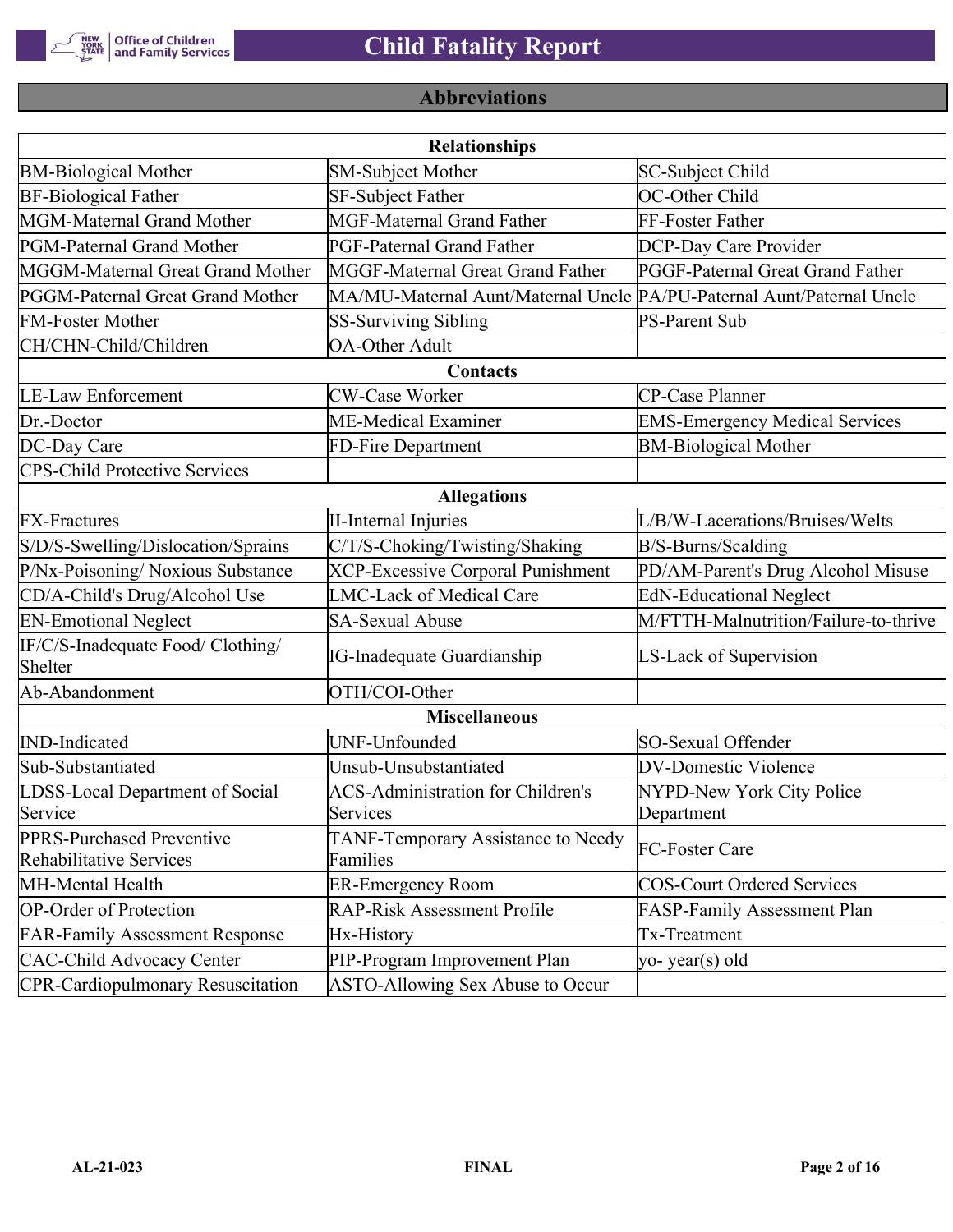

## **Case Information**

**Report Type:** Child Deceased **Jurisdiction:** Greene **Date of Death:** 09/21/2021

**Age:** 13 day(s) **Gender:** Female **Initial Date OCFS Notified:** 09/23/2021

**Presenting Information**

On 9/23/21, OCFS was notified of the death of the 13-day-old female subject child. Greene County Department of Social Services completed a 7065- Agency Reporting Form timely. The child passed away during an open CPS investigation which began on 8/25/21. The open investigation regarded concerns the parent substitute (PS) was physically violent when she pulled the 3-year-old sibling's hair.

#### **Executive Summary**

This fatality report concerns the death of the 13-day-old subject child that occurred on 9/21/21. The child was born and passed away during an open CPS investigation regarding unrelated concerns for the 3-year-old sibling. The subject child was hospitalized for the entirety of her life. A 7065-Agency Reporting Form was completed and provided to the Office of Children and Family Services.

On 9/21/21, Greene County Department of Social Services (GCDSS) learned of the child's death from hospital staff. Information was gathered that the child was born with a cyanotic congenital heart defect that required surgery. The child experienced complications after the surgery and subsequently passed away. An autopsy was not performed, and the death certificate was not obtained.

GCDSS assessed the safety of the siblings, ages 1 and 3 years, and the parent substitute's 2-year-old child (OC) who resided in the home with the father and parent substitute (PS). The children did not have a relationship with the subject child.

The mother was offered and accepted grief counseling in response to the fatality. The record did not reflect the father was offered services or spoken to regarding the death. The siblings were too young to benefit from bereavement services. The case was closed on 11/8/21 as the family did not require further intervention from GCDSS.

#### **PIP Requirement**

GCDSS will submit a PIP to the Albany Regional Office within 30 days of the receipt of this report. The PIP will identify action(s) the GCDSS has taken, or will take, to address the cited issue(s). For issues where a PIP is currently implemented, GCDSS will review the plan and revise as needed to address ongoing concerns.

#### **Findings Related to the CPS Investigation of the Fatality**

**Safety Assessment:**

- **Was sufficient information gathered to make the decision recorded on the:**
	- o **Safety assessment due at the time of determination?** N/A

#### **Determination:**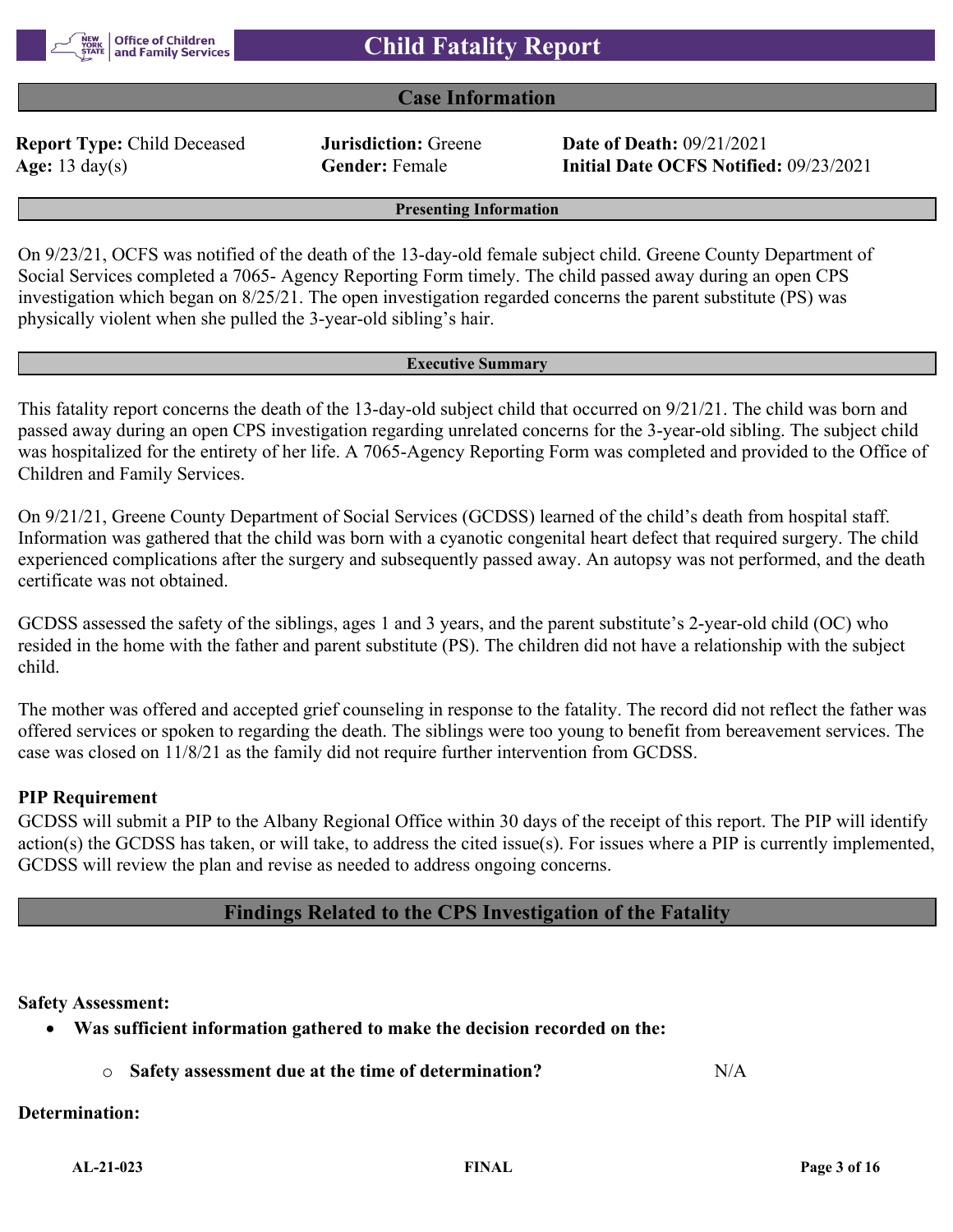**Was sufficient information gathered to make determination(s) for all allegations**  N/A **as well as any others identified in the course of the investigation? Was the determination made by the district to unfound or indicate appropriate?** N/A **Explain:** As the death was not reported to the SCR, there were no requirements to complete Safety Assessments. **Was the decision to close the case appropriate?** Yes **Was casework activity commensurate with appropriate and relevant statutory or regulatory requirements?** Yes Was there sufficient documentation of supervisory consultation? Yes, the case record has detail of the consultation. **Explain:** The decision to close the case was appropriate. **Required Actions Related to the Fatality** Are there Required Actions related to the compliance issue(s)?  $\Box$  Yes  $\Box$  No **Fatality-Related Information and Investigative Activities Incident Information Date of Death:** 09/21/2021 **Time of Death:** 06:45 PM **Time of fatal incident, if different than time of death:** Unknown **County where fatality incident occurred:** New York **Was 911 or local emergency number called?** No **No Did EMS respond to the scene?** No At time of incident leading to death, had child used alcohol or drugs? N/A **Child's activity at time of incident:** Sleeping Working Driving / Vehicle occupant ■ Playing The Eating The Eating The Unknown  $\boxtimes$  Other: Hospitalized **Did child have supervision at time of incident leading to death?** Yes **At time of incident was supervisor impaired?** Not impaired. **At time of incident supervisor was:** Distracted Absent  $\Box$  Asleep  $\Box$  Other: **Holding the child Total number of deaths at incident event: Children ages 0-18:** 1

 **Child Fatality Report**

**Office of Children** and Family Services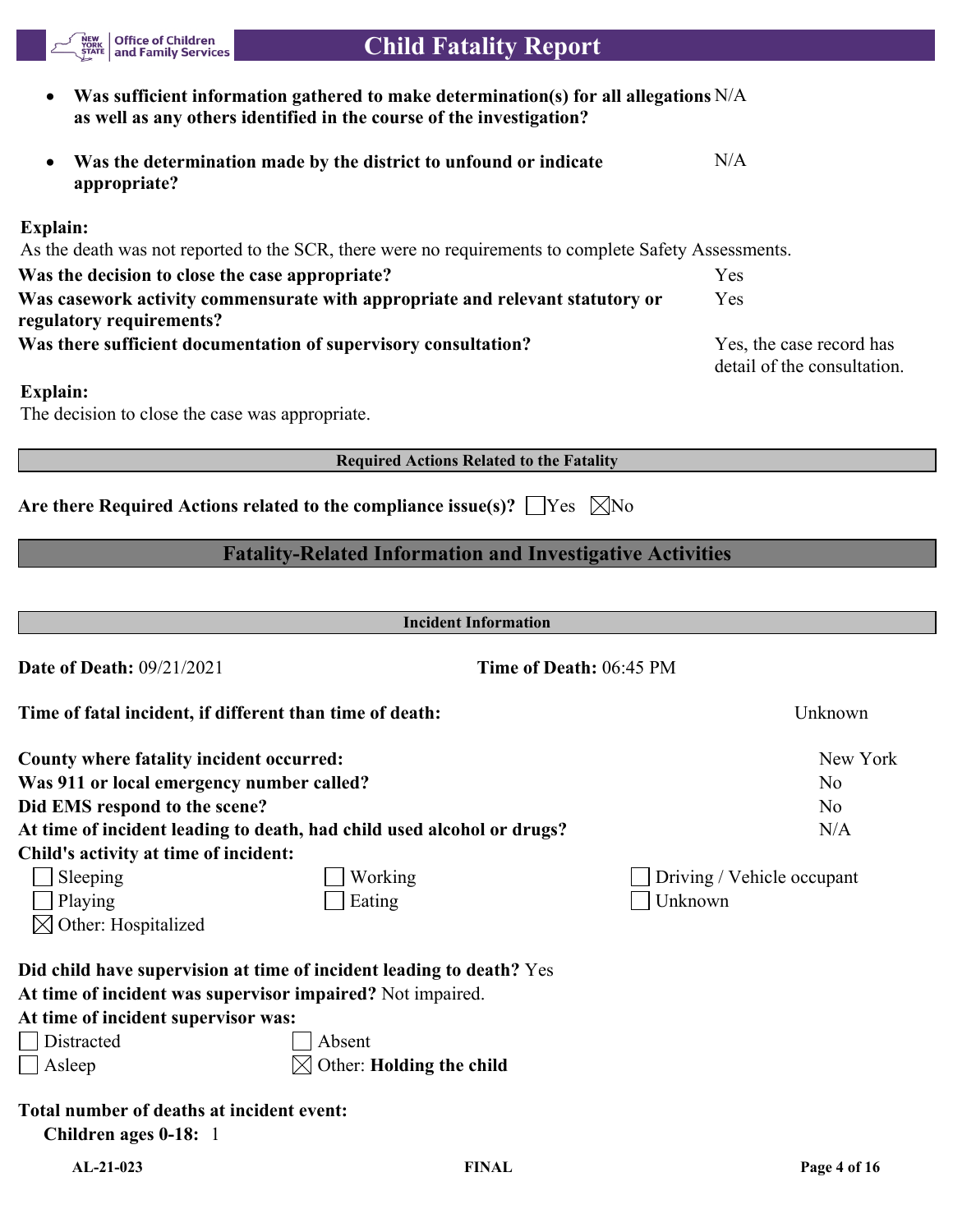

**Adults:** 0

#### **Household Composition at time of Fatality**

| Household                  | Relationship              | Role    | Gender | Age                   |
|----------------------------|---------------------------|---------|--------|-----------------------|
| Deceased Child's Household | Deceased Child            | No Role | Female | $ 13 \text{ Day}(s) $ |
| Deceased Child's Household | Father                    | No Role | Male   | $25$ Year(s)          |
| Deceased Child's Household | Father's Partner          | No Role | Female | $24$ Year(s)          |
| Deceased Child's Household | Other Child - Other Child | No Role | Female | $2$ Year(s)           |
| Deceased Child's Household | Sibling                   | No Role | Male   | $3$ Year(s)           |
| Deceased Child's Household | Sibling                   | No Role | Male   | 1 Year(s)             |
| Other Household 1          | Mother                    | No Role | Female | $22$ Year(s)          |

#### **LDSS Response**

On 9/21/21, GCDSS learned of the death from hospital staff. GCDSS completed and submitted a 7065-Agency Reporting Form to the Office of Children and Family Services timely. There were no concerns that the child's death was a result of abuse or maltreatment.

Information regarding the death was gathered from the hospital. Hospital records reflected that the child prenatally developed a congenital heart defect which required a surgery. The parents consented to the surgery; however, the child experienced complications thereafter. Due to the child's condition, she was critically ill with high risk for morbidity and mortality. The family acknowledged the child was unlikely to survive, as she had a cardiac dysfunction and pulmonary failure with added complications of liver and kidney dysfunction. The family made the decision to withdraw care and the child was detached from the ventilator and was removed from the life support monitors. The child was handed to her mother and given pain medication until her passing at 6:45 PM on 9/21/21. The family declined an autopsy be performed.

Home visits were made to the father's home and the siblings and the parent substitute's child (OC) were assessed to be safe. The record did not reflect the father was spoken to regarding the death. Additionally, the record did not reflect he was offered bereavement services. A home visit was made to the mother's home, and she was offered grief counseling and was accepting of the services. The case was closed on 11/8/21.

**Official Manner and Cause of Death**

**Official Manner:** Unknown **Primary Cause of Death:** Unknown **Person Declaring Official Manner and Cause of Death:** Unknown

**Multidisciplinary Investigation/Review**

**Was the fatality referred to an OCFS approved Child Fatality Review Team?**No **Comments:** Greene County does not have an OCFS-approved Child Fatality Review Team.

#### **CPS Fatality Casework/Investigative Activities**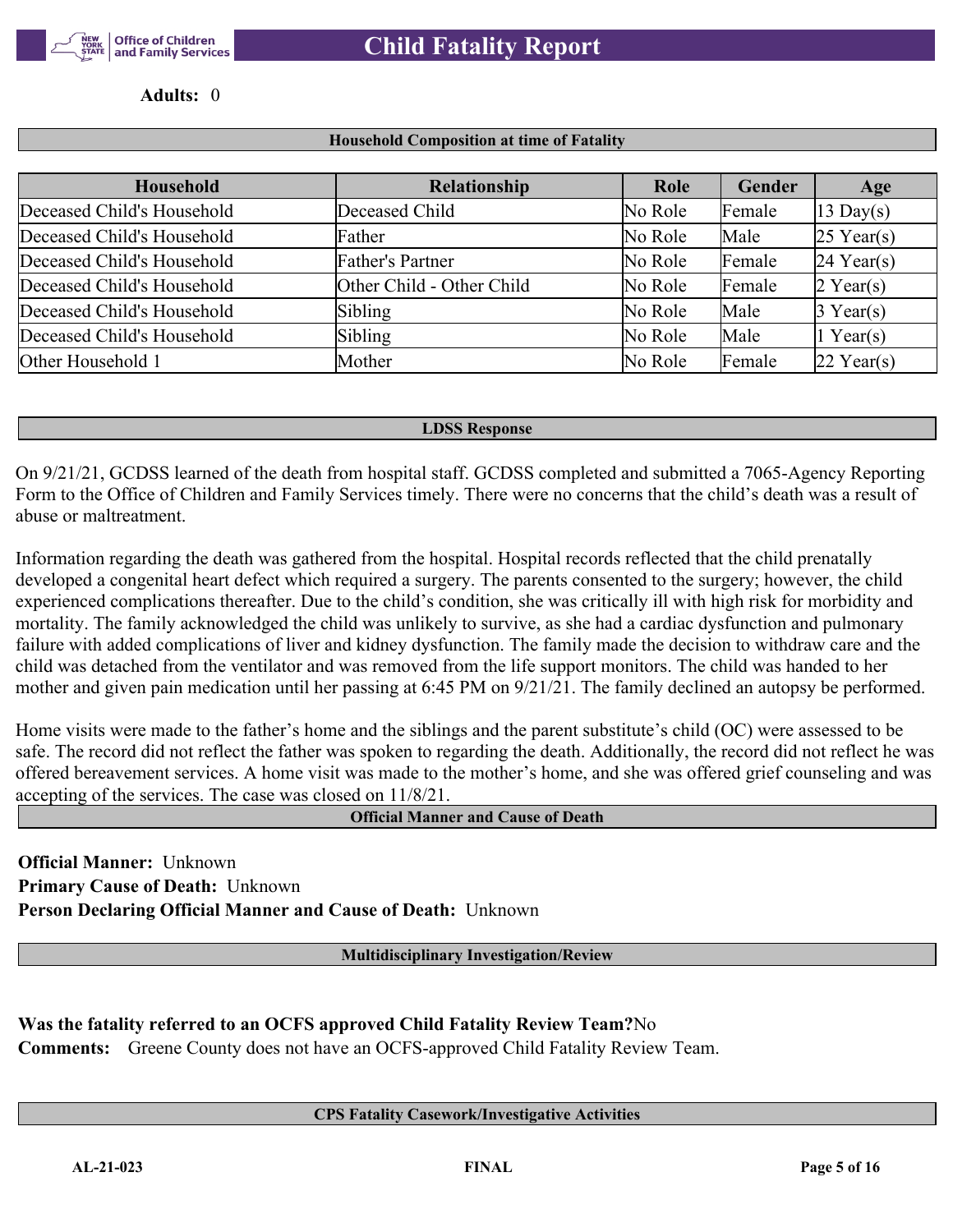

|                                                                               | Yes      | No. | N/A         | <b>Unable to</b><br><b>Determine</b> |
|-------------------------------------------------------------------------------|----------|-----|-------------|--------------------------------------|
| All children observed?                                                        | $\times$ |     |             |                                      |
| When appropriate, children were interviewed?                                  |          |     | $\times$    |                                      |
| Contact with source?                                                          |          |     | $\times$    |                                      |
| All appropriate Collaterals contacted?                                        | $\times$ |     |             |                                      |
| Was a death-scene investigation performed?                                    |          |     | $\boxtimes$ |                                      |
| Coordination of investigation with law enforcement?                           |          |     | $\boxtimes$ |                                      |
| Was there timely entry of progress notes and other required<br>documentation? |          |     |             |                                      |

#### **Fatality Safety Assessment Activities**

|                                                                                                                                                 | Yes         | N <sub>0</sub> | N/A         | <b>Unable to</b><br><b>Determine</b> |
|-------------------------------------------------------------------------------------------------------------------------------------------------|-------------|----------------|-------------|--------------------------------------|
| Were there any surviving siblings or other children in the household?                                                                           | $\boxtimes$ |                |             |                                      |
| Was there an adequate assessment of impending or immediate danger to surviving siblings/other children in the<br>household named in the report: |             |                |             |                                      |
| Within 24 hours?                                                                                                                                |             |                | $\times$    |                                      |
| At 7 days?                                                                                                                                      |             |                | $\boxtimes$ |                                      |
| At 30 days?                                                                                                                                     |             |                | $\times$    |                                      |
| Was there an approved Initial Safety Assessment for all surviving<br>siblings/ other children in the household within 24 hours?                 |             |                | $\times$    |                                      |
| Are there any safety issues that need to be referred back to the local<br>district?                                                             |             | $\boxtimes$    |             |                                      |
|                                                                                                                                                 |             |                |             |                                      |

| When safety factors were present that placed the surviving siblings/other<br>children in the household in impending or immediate danger of serious<br>harm, were the safety interventions, including parent/caretaker actions<br>adequate? |  | $\boxtimes$ |  |
|--------------------------------------------------------------------------------------------------------------------------------------------------------------------------------------------------------------------------------------------|--|-------------|--|
| $\Gamma$ vnlain:                                                                                                                                                                                                                           |  |             |  |

**Explain:**

The safety of the siblings and other child was assessed after the death of the subject child.

## **Fatality Risk Assessment / Risk Assessment Profile**

|                                                                                                                                                             | Yes         | No | N/A | <b>Unable to</b><br><b>Determine</b> |
|-------------------------------------------------------------------------------------------------------------------------------------------------------------|-------------|----|-----|--------------------------------------|
| Was the risk assessment/RAP adequate in this case?                                                                                                          | $\times$    |    |     |                                      |
| During the course of the investigation, was sufficient information<br>gathered to assess risk to all surviving siblings/other children in the<br>household? | $\boxtimes$ |    |     |                                      |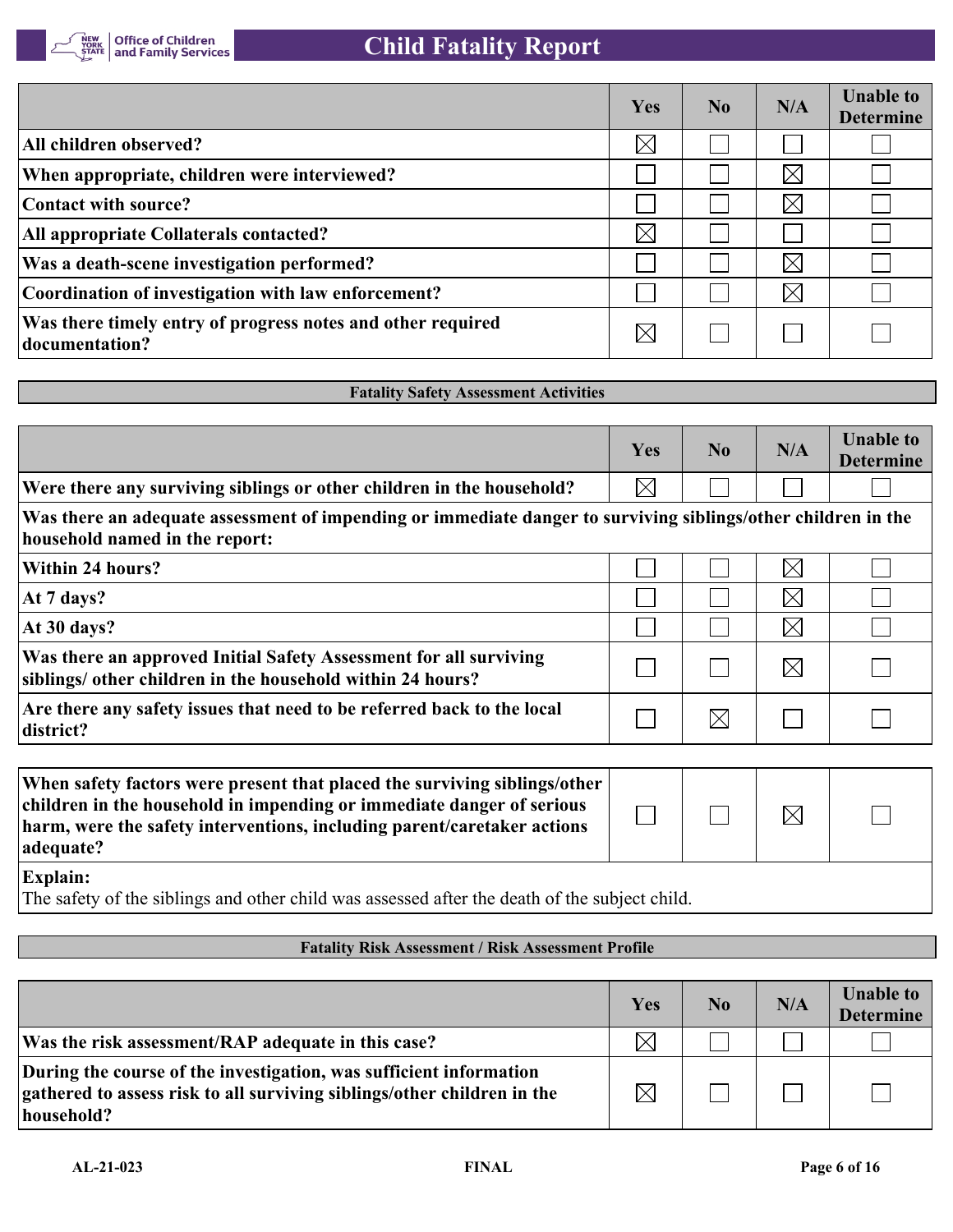

| Was there an adequate assessment of the family's need for services?                                                                           |  |  |
|-----------------------------------------------------------------------------------------------------------------------------------------------|--|--|
| Did the protective factors in this case require the LDSS to file a petition<br>in Family Court at any time during or after the investigation? |  |  |
| Were appropriate/needed services offered in this case                                                                                         |  |  |
| Explain:                                                                                                                                      |  |  |

The record did not reflect the father was assessed for service needs.

#### **Placement Activities in Response to the Fatality Investigation**

|                                                                                                                                                                                                       | Yes | N <sub>0</sub> | N/A | <b>Unable to</b><br><b>Determine</b> |
|-------------------------------------------------------------------------------------------------------------------------------------------------------------------------------------------------------|-----|----------------|-----|--------------------------------------|
| Did the safety factors in the case show the need for the surviving<br>siblings/other children in the household be removed or placed in foster<br>care at any time during this fatality investigation? |     |                |     |                                      |
| Were there surviving children in the household that were removed either<br>as a result of this fatality report / investigation or for reasons unrelated<br>to this fatality?                          |     |                |     |                                      |
| <b>Explain as necessary:</b><br>The surviving children were not removed from the care of their parents.                                                                                               |     |                |     |                                      |

#### **Legal Activity Related to the Fatality**

**Was there legal activity as a result of the fatality investigation?** There was no legal activity.

#### **Services Provided to the Family in Response to the Fatality**

| <b>Services</b>                   | <b>Provided</b><br>After<br><b>Death</b> | Offered,<br>but<br><b>Refused</b> | Offered,<br><b>Unknown</b><br>if Used | <b>Not</b><br><b>Offered</b> | <b>Needed</b><br>but<br><b>Unavailable</b> | N/A          | <b>CDR</b><br><b>Lead to</b><br>Referral |
|-----------------------------------|------------------------------------------|-----------------------------------|---------------------------------------|------------------------------|--------------------------------------------|--------------|------------------------------------------|
| <b>Bereavement counseling</b>     | $\times$                                 |                                   |                                       |                              |                                            |              |                                          |
| <b>Economic support</b>           |                                          |                                   |                                       |                              |                                            | $\boxtimes$  |                                          |
| <b>Funeral arrangements</b>       |                                          |                                   |                                       | $\boxtimes$                  |                                            |              |                                          |
| <b>Housing assistance</b>         |                                          |                                   |                                       |                              |                                            | $\boxtimes$  |                                          |
| <b>Mental health services</b>     | $\boxtimes$                              |                                   |                                       |                              |                                            |              |                                          |
| <b>Foster care</b>                |                                          |                                   |                                       |                              |                                            | $\boxtimes$  |                                          |
| <b>Health care</b>                |                                          |                                   |                                       |                              |                                            | $\boxtimes$  |                                          |
| <b>Legal services</b>             |                                          |                                   |                                       |                              |                                            | $\boxtimes$  |                                          |
| <b>Family planning</b>            |                                          |                                   |                                       |                              |                                            | $\boxtimes$  |                                          |
| <b>Homemaking Services</b>        |                                          |                                   |                                       |                              |                                            | $\boxtimes$  |                                          |
| <b>Parenting Skills</b>           |                                          |                                   |                                       |                              |                                            | $\boxtimes$  |                                          |
| <b>Domestic Violence Services</b> |                                          |                                   |                                       |                              |                                            | $\boxtimes$  |                                          |
| $AL-21-023$                       |                                          | <b>FINAL</b>                      |                                       |                              |                                            | Page 7 of 16 |                                          |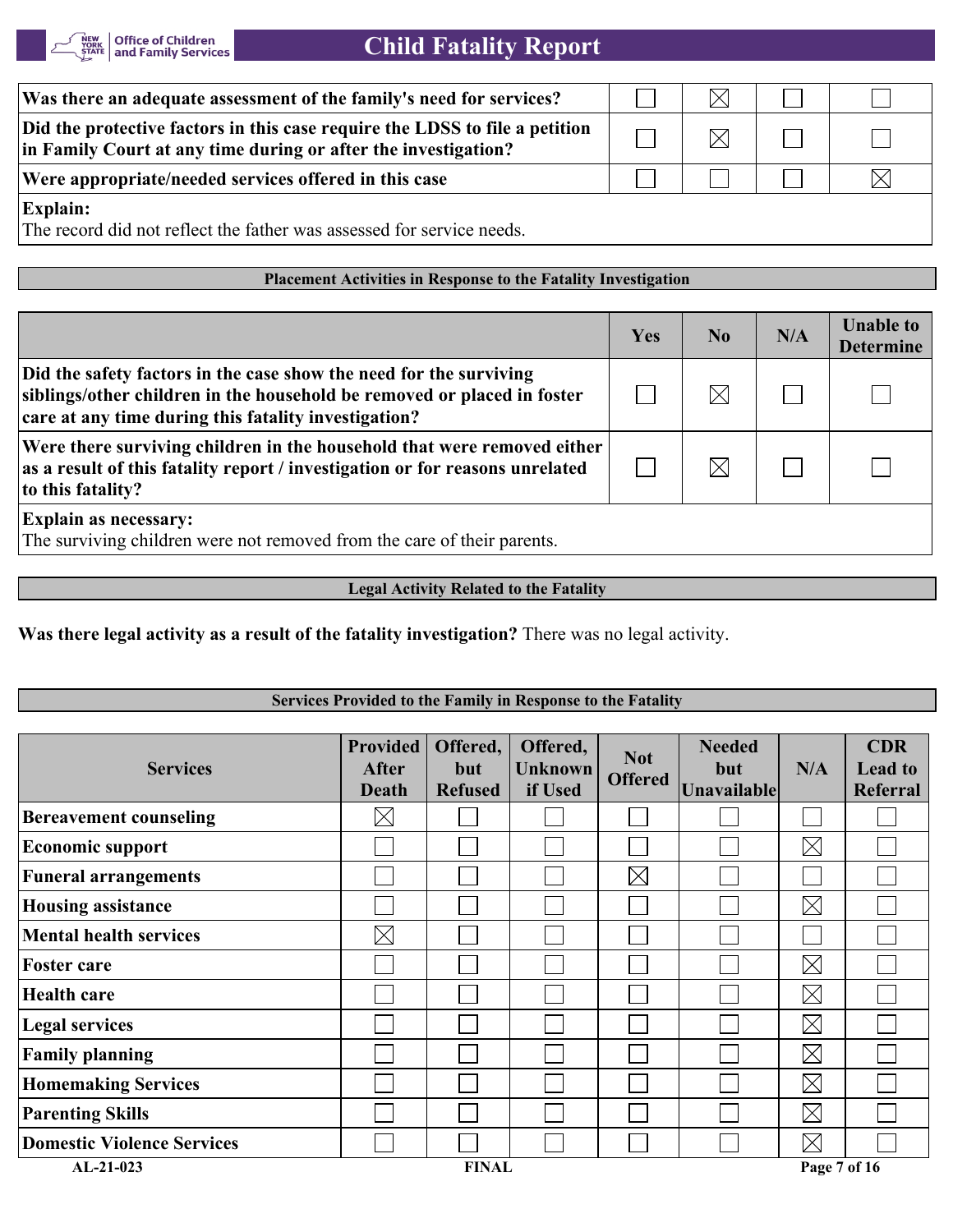

| <b>Early Intervention</b>                                                                                             |  |  |  |  |  | $\boxtimes$ |  |  |
|-----------------------------------------------------------------------------------------------------------------------|--|--|--|--|--|-------------|--|--|
| Alcohol/Substance abuse                                                                                               |  |  |  |  |  | $\boxtimes$ |  |  |
| <b>Child Care</b>                                                                                                     |  |  |  |  |  | $\boxtimes$ |  |  |
| Intensive case management                                                                                             |  |  |  |  |  |             |  |  |
| <b>Family or others as safety resources</b>                                                                           |  |  |  |  |  | $\boxtimes$ |  |  |
| <b>Other</b>                                                                                                          |  |  |  |  |  |             |  |  |
| Additional information, if necessary:                                                                                 |  |  |  |  |  |             |  |  |
| The record reflected the mother was offered counseling services in response to the death; however, the record did not |  |  |  |  |  |             |  |  |

reflect the father was offered services.

## **Were services provided to siblings or other children in the household to address any immediate needs and support their well-being in response to the fatality?** No

**Explain:**

The siblings were too young to benefit from referrals in response to the fatality.

# **Were services provided to parent(s) and other care givers to address any immediate needs related to the fatality?** Yes

#### **Explain:**

The mother was offered bereavement services. The record did not reflect services were offered to the father.

## **History Prior to the Fatality**

| <b>Child Information</b>                                                                                                                                                                                                                   |                                                               |                |  |  |  |
|--------------------------------------------------------------------------------------------------------------------------------------------------------------------------------------------------------------------------------------------|---------------------------------------------------------------|----------------|--|--|--|
| Did the child have a history of alleged child abuse/maltreatment?                                                                                                                                                                          |                                                               | N <sub>o</sub> |  |  |  |
| Was the child ever placed outside of the home prior to the death?                                                                                                                                                                          |                                                               | N <sub>o</sub> |  |  |  |
| Were there any siblings ever placed outside of the home prior to this child's death?                                                                                                                                                       | N <sub>o</sub>                                                |                |  |  |  |
| Was the child acutely ill during the two weeks before death?                                                                                                                                                                               | Yes                                                           |                |  |  |  |
| <b>Infants Under One Year Old</b>                                                                                                                                                                                                          |                                                               |                |  |  |  |
| During pregnancy, mother:<br>Had medical complications / infections<br>$\boxtimes$<br>Misused over-the-counter or prescription drugs<br>Experienced domestic violence<br>Was not noted in the case record to have any of the issues listed | Had heavy alcohol use<br>Smoked tobacco<br>Used illicit drugs |                |  |  |  |
| <b>Infant was born:</b><br>With fetal alcohol effects or syndrome<br>Drug exposed<br>With neither of the issues listed noted in case record                                                                                                |                                                               |                |  |  |  |
| <b>CPS</b> - Investigative History Three Years Prior to the Fatality                                                                                                                                                                       |                                                               |                |  |  |  |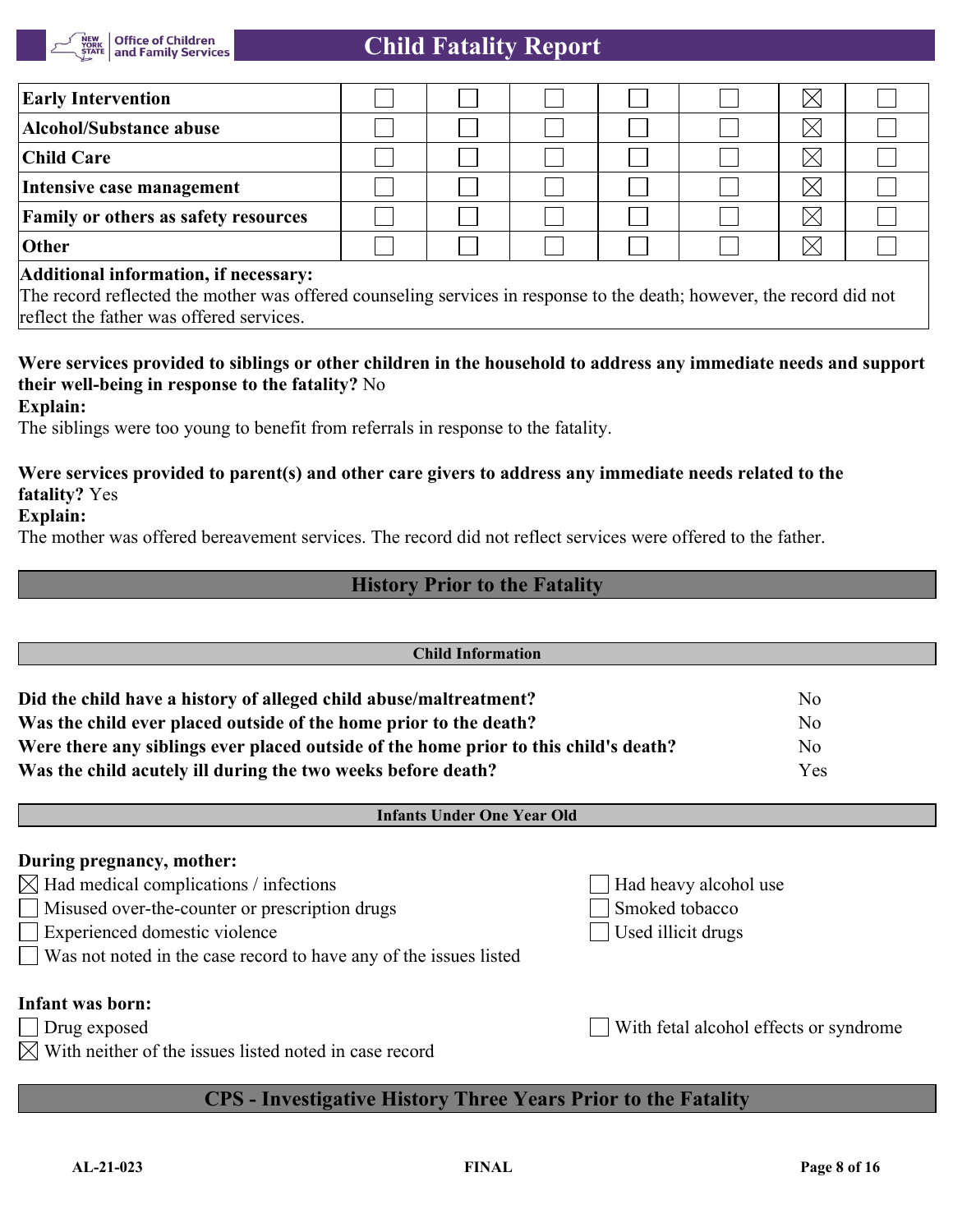

| Date of<br><b>SCR</b><br><b>Report</b> | <b>Alleged</b><br>Victim(s)                       | <b>Alleged</b><br>Perpetrator(s)      | Allegation(s)              | <b>Allegation</b><br><b>Outcome</b>  | Compliance <br>Issue(s) |
|----------------------------------------|---------------------------------------------------|---------------------------------------|----------------------------|--------------------------------------|-------------------------|
|                                        | $08/25/2021$ <sup>Sibling, Male, 3</sup><br>Years | Father's Partner, Female, 24<br>Years | Inadequate<br>Guardianship | <i><u><b>Unsubstantiated</b></u></i> | Yes                     |

## **Report Summary:**

An SCR report alleged on 8/25/21, the parent substitute (PS) aggressively dragged the 3-year-old surviving sibling by his hair. The roles of the father and other children, ages 1 and 2 years, were unknown.

| <b>Report Determination: Unfounded</b> | Date of Determination: 11/08/2021 |
|----------------------------------------|-----------------------------------|
|----------------------------------------|-----------------------------------|

#### **Basis for Determination:**

The allegation of Inadequate Guardianship was unsubstantiated against the PS regarding the 3-year-old sibling. A basis for determination was not documented in the Investigation Conclusion Narrative. The Investigation Conclusion Narrative noted there was not credible evidence to substantiate the allegation of Inadequate Guardianship against the PS regarding the 1-year-old sibling; however, there was no allegation listed for that child.

## **OCFS Review Results:**

The investigation was initiated timely, and a CPS history check was documented. Home visits were conducted, and the PS and BM were interviewed. The children were observed and deemed safe. Collateral information was gathered. Notice of Existence letters were provided untimely. The Safety Assessments were completed timely and accurately. Grief services were offered to the mother.

**Are there Required Actions related to the compliance issue(s)?**  $\boxtimes$  **Yes**  $\Box$  **No** 

**Issue:**

Failure to provide notice of report

#### **Summary:**

Notice of existence letters were provided untimely on 9/24/21.

## **Legal Reference:**

18 NYCRR 432.2(b)(3)(ii)(f)

## **Action:**

GCDSS will mail or deliver notification letters to subject(s), parent(s), and any other adult(s) named in the report within the first seven days following the receipt of the report. When other persons are identified as residing in the household and added to the case, they will be notified in writing as well.

| Date of<br><b>SCR</b><br><b>Report</b> | <b>Alleged</b><br>Victim(s)                            | <b>Alleged</b><br>Perpetrator(s)              | Allegation(s)              | <b>Allegation</b><br><b>Outcome</b> | <b>Compliance</b><br>Issue(s) |
|----------------------------------------|--------------------------------------------------------|-----------------------------------------------|----------------------------|-------------------------------------|-------------------------------|
|                                        | 07/13/2021 Other Child - PS' Child,<br>Female, 2 Years | Other Adult - Father of OC,<br>Male, 25 Years | Inadequate<br>Guardianship | Unsubstantiated                     | Yes                           |

#### **Report Summary:**

An SCR report alleged the father of the parent substitute's child (OC) blew marijuana smoke directly into the face of the OC, causing the OC to breathe in the smoke and become impaired. It was unknown why the father of the OC did this.

| <b>Report Determination: Unfounded</b> | Date of Determination: 08/26/2021 |
|----------------------------------------|-----------------------------------|
|----------------------------------------|-----------------------------------|

## **Basis for Determination:**

The allegation of Inadequate Guardianship was unsubstantiated against the OC's father. The OC's father denied the allegation and collateral contacts did not express concerns for the OC's care. No safety concerns were revealed during the investigation.

#### **OCFS Review Results:**

The investigation was initiated timely, and a CPS history check was documented. The source of the report and other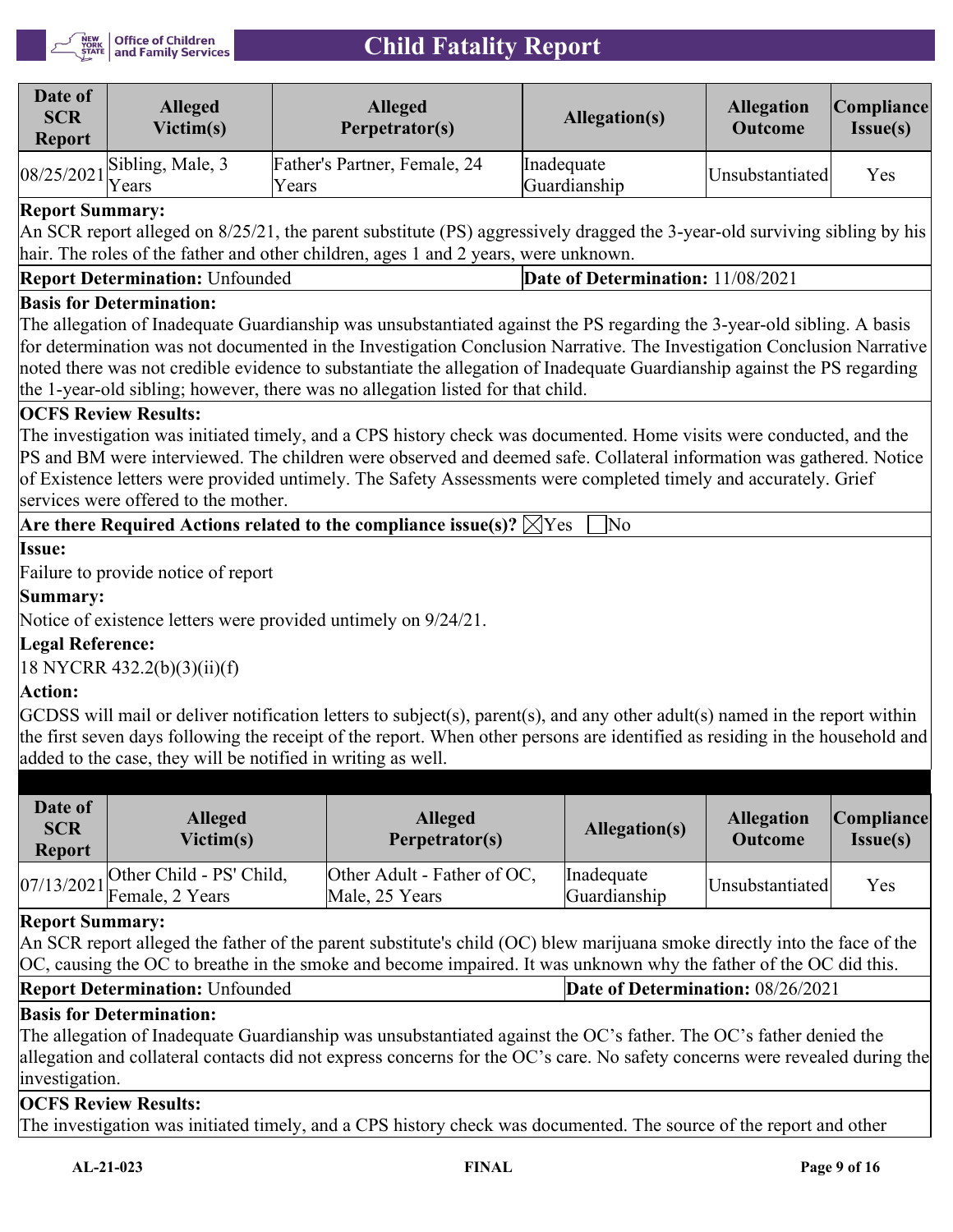collaterals were contacted. The family was interviewed, and home visits were conducted. Progress notes were entered contemporaneously to their event dates. The Safety Assessments accurately reflected case circumstances. Notice of Existence letters were provided untimely.

|--|--|--|--|--|

## **Issue:**

Failure to provide notice of report

#### **Summary:**

Written notice was provided untimely to the OC's parents on 7/28/21.

#### **Legal Reference:**

18 NYCRR 432.2(b)(3)(ii)(f)

#### **Action:**

GCDSS will mail or deliver notification letters to subject(s), parent(s), and any other adult(s) named in the report within the first seven days following the receipt of the report. When other persons are identified as residing in the household and added to the case, they will be notified in writing as well.

| Date of<br><b>SCR</b><br><b>Report</b> | <b>Alleged</b><br>Victim(s) | <b>Alleged</b><br>Perpetrator(s)      | Allegation(s)                     | <b>Allegation</b><br><b>Outcome</b> | Compliance<br>$Issue(s)$ |
|----------------------------------------|-----------------------------|---------------------------------------|-----------------------------------|-------------------------------------|--------------------------|
| 05/23/2021                             | Sibling, Male, 2<br>Years   | Father, Male, 25 Years                | Inadequate Guardianship           | Unsubstantiated                     | No                       |
|                                        | Sibling, Male, 2<br>Years   | Father, Male, 25 Years                | Lacerations / Bruises /<br>Welts  | Unsubstantiated                     |                          |
|                                        | Sibling, Male, 2<br>Years   | Father's Partner, Female, 24<br>Years | Inadequate Guardianship           | Unsubstantiated                     |                          |
|                                        | Sibling, Male, 2<br>Years   | Father's Partner, Female, 24<br>Years | Lacerations / Bruises /<br>Welts  | Unsubstantiated                     |                          |
|                                        | Sibling, Male, 2<br>Years   | Mother, Female, 22 Years              | Inadequate Guardianship           | Unsubstantiated                     |                          |
|                                        | Sibling, Male, 2<br>Years   | Mother, Female, 22 Years              | Lacerations / Bruises /<br>Welts  | Unsubstantiated                     |                          |
|                                        | Sibling, Male, 2<br>Years   | Mother's Partner, Male, 24<br>Years   | Inadequate Guardianship           | Unsubstantiated                     |                          |
|                                        | Sibling, Male, 2<br>Years   | Mother's Partner, Male, 24<br>Years   | Lacerations / Bruises /<br> Welts | Unsubstantiated                     |                          |

#### **Report Summary:**

An SCR report alleged the then 2-year-old sibling had suspicious bruising on the inside of his right thigh. The mother did not have an explanation for the bruise. The injury occurred while in the care of the mother, uncle and the uncle's partner. Subsequent reports were received on 5/23/21 and 5/24/21 that named the parent substitute, father and mother's then partner as alleged subjects.

| <b>Report Determination: Unfounded</b> | <b>Date of Determination: 06/28/2021</b> |
|----------------------------------------|------------------------------------------|
|----------------------------------------|------------------------------------------|

#### **Basis for Determination:**

The allegations of Lacerations/Bruises/Welts and Inadequate Guardianship were unsubstantiated. The then 2-year-old sibling was seen, and no marks or bruises were observed. No safety concerns were revealed during the investigation.

#### **OCFS Review Results:**

The case was initiated timely, and the source of the report was contacted. A CPS history check was documented. The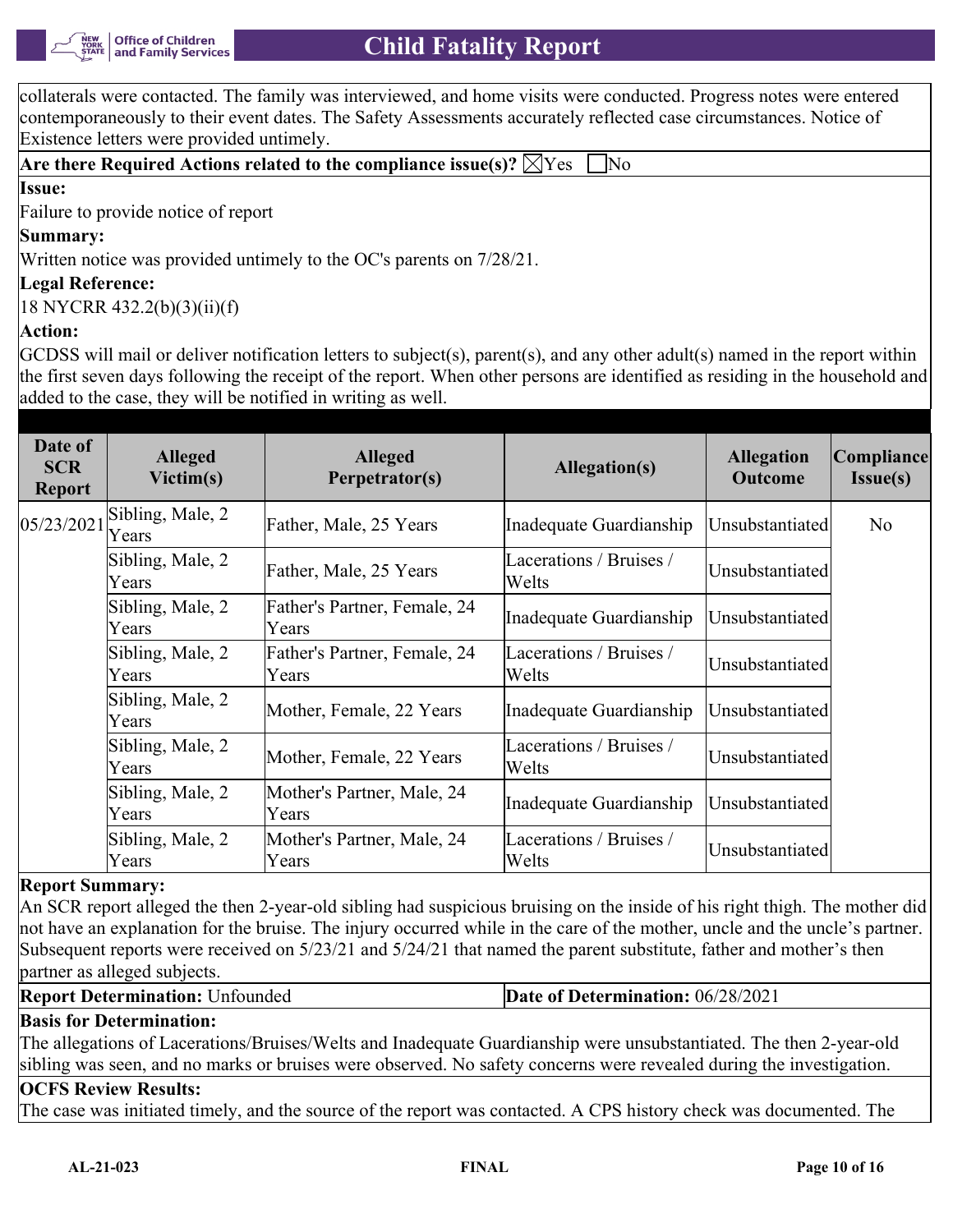

subjects of the report were interviewed. The 7-day Safety Assessment was completed timely and accurately. Home visits were made, and collaterals were contacted.

## **Are there Required Actions related to the compliance issue(s)?**  $\Box$  Yes  $\Box$  No

| Date of<br><b>SCR</b><br><b>Report</b> | <b>Alleged</b><br>Victim(s) | <b>Alleged</b><br>Perpetrator(s) | Allegation(s)                                        | <b>Allegation</b><br><b>Outcome</b> | Compliance<br>Issue(s) |
|----------------------------------------|-----------------------------|----------------------------------|------------------------------------------------------|-------------------------------------|------------------------|
| 03/22/2021                             | Sibling, Male, 2<br>Years   | Father, Male, 25 Years           | Inadequate Food / Clothing /<br>Shelter              | Unsubstantiated                     | Yes                    |
|                                        | Sibling, Male, 2<br>Years   | Father, Male, 25 Years           | Inadequate Guardianship                              | Unsubstantiated                     |                        |
|                                        | Sibling, Male, 2<br>Years   | Father, Male, 25 Years           | Parents Drug / Alcohol Misuse                        | Unsubstantiated                     |                        |
|                                        | Sibling, Male, 1<br>Years   | Father, Male, 25 Years           | Inadequate Food / Clothing /<br>Shelter              | Unsubstantiated                     |                        |
|                                        | Sibling, Male, 1<br>Years   | Father, Male, 25 Years           | Inadequate Guardianship                              | Unsubstantiated                     |                        |
|                                        | Sibling, Male, 1<br>Years   |                                  | Father, Male, 25 Years Parents Drug / Alcohol Misuse | Unsubstantiated                     |                        |
|                                        | Sibling, Male, 2<br>Years   | Father, Male, 25 Years           | Lack of Medical Care                                 | Unsubstantiated                     |                        |
|                                        | Sibling, Male, 2<br>Years   | Mother, Female, 22<br>Years      | Inadequate Guardianship                              | Substantiated                       |                        |
|                                        | Sibling, Male, 1<br>Years   | Mother, Female, 22<br>Years      | Inadequate Guardianship                              | Substantiated                       |                        |

## **Report Summary:**

An SCR report alleged the father left empty beer cans and marijuana pipes with marijuana residue in it accessible to the siblings. The father smoked marijuana in the home with the siblings present. The siblings often did not wear clothing and when they did, they wore the same clothes for days without being changed. A subsequent report was received on  $4/6/21$ alleging the father did not care for the then 2-year-old sibling's diaper rash that caused the sibling discomfort while walking. The allegation of IG was added against the mother regarding the siblings, as she misused drugs while caring for the siblings.

#### **Report Determination:** Indicated **Date of Determination:** 05/29/2021

## **Basis for Determination:**

The allegation of IG was added and substantiated against the mother regarding the siblings. The investigation revealed the mother misused drugs. The mother went to a 28-day treatment program but did not follow through with outpatient treatment. The father was unsubstantiated for PD/AM, IF/C/S, IG and LMC regarding the siblings. The Investigation Conclusion Narrative did not state a basis for determination.

## **OCFS Review Results:**

The investigation was initiated timely, and the source of the report was contacted. Services were offered to the mother regarding her homelessness and drug misuse. A CPS history check was documented. Home visits were made and interviews with the family were appropriate. Safe sleeping guidance was not provided to the parents. Collateral contacts gathered relevant information. The allegation of PD/AM was not added to the investigation despite the mother misusing drugs while caring for the siblings.

## **Are there Required Actions related to the compliance issue(s)?**  $\boxtimes$  Yes  $\Box$  No

Failure to provide safe sleep education/information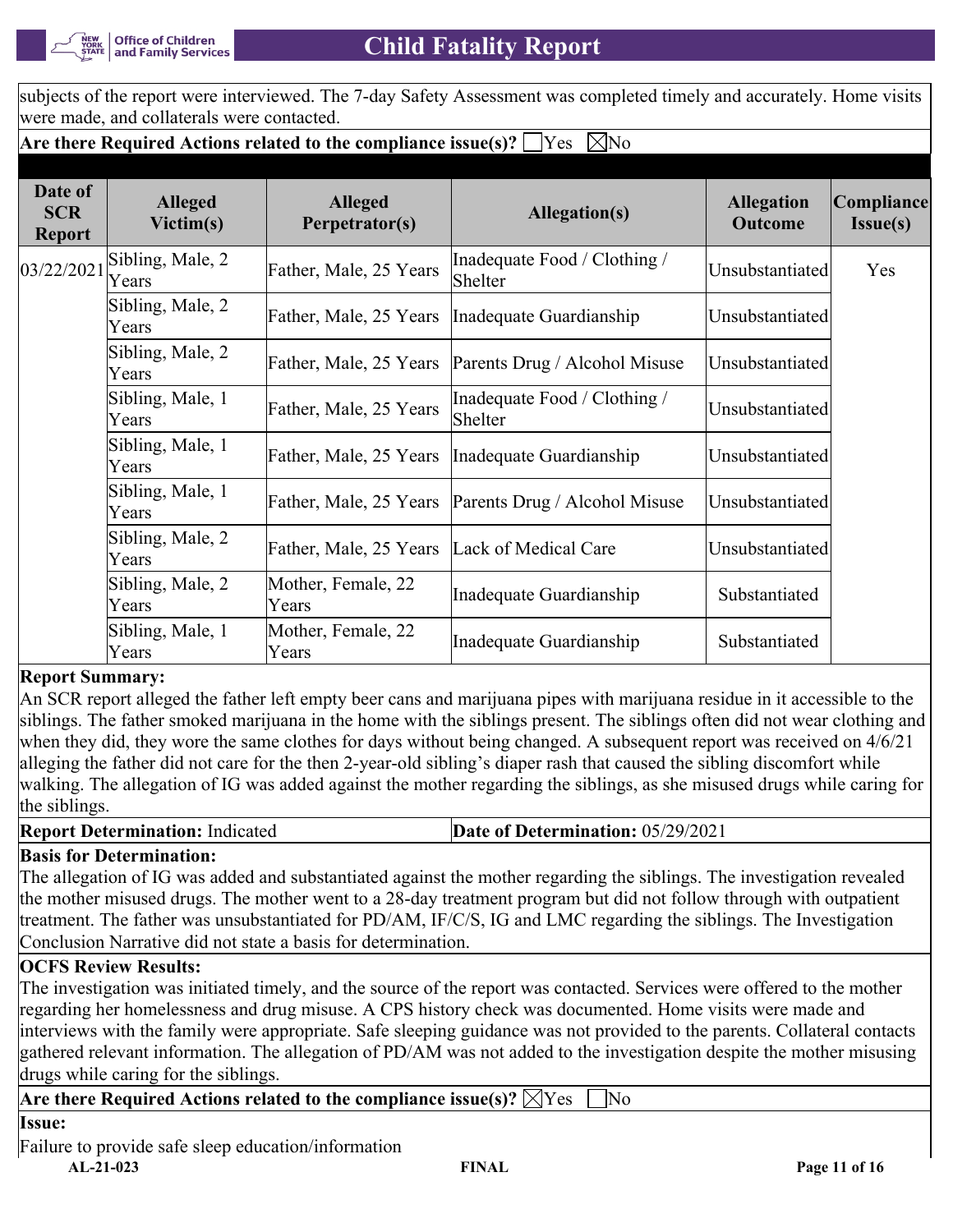

#### **Summary:**

The record reflected the mother was pregnant during the investigation; however, the record did not reflect the parents were educated on safe sleeping recommendations.

#### **Legal Reference:**

13-OCFS-ADM-02 & CPS Program Manual, Chapter 6, J-1

#### **Action:**

GCDSS will provide information on sleep safety to the parents and caretakers of infants and parents-to-be whom they encounter and see that parents and caretakers take the steps necessary to provide safe sleeping conditions for the children in their care.

#### **Issue:**

Determination of Nature, Extent and Cause of Conditions (Report)

#### **Summary:**

Although the allegation of Inadequate Guardianship was added regarding the mother's drug misuse, the allegation of Parent Drug/Alcohol Misuse was not added despite having credible evidence the mother misused drugs while caring for the children.

#### **Legal Reference:**

18 NYCRR 432.2(b)(3)(ii)(d)

#### **Action:**

GCDSS will appropriately add and determine allegations regarding the nature, extent and cause of any condition enumerated in such report and any other condition that may constitute abuse or maltreatment.

| Date of<br><b>SCR</b><br><b>Report</b> | <b>Alleged</b><br>Victim(s) | <b>Alleged</b><br>Perpetrator(s) | Allegation(s)                                   | <b>Allegation</b><br><b>Outcome</b> | Compliance<br>Issue(s) |
|----------------------------------------|-----------------------------|----------------------------------|-------------------------------------------------|-------------------------------------|------------------------|
| 12/29/2020                             | Sibling, Male, 2<br>Years   | Father, Male, 25 Years           | Inadequate Food / Clothing /<br>Shelter         | Unsubstantiated                     | N <sub>o</sub>         |
|                                        | Sibling, Male, 11<br>Months | Father, Male, 25 Years           | Inadequate Food / Clothing /<br>Shelter         | Unsubstantiated                     |                        |
|                                        | Sibling, Male, 2<br>Years   | Mother, Female, 22<br>Years      | Inadequate Food / Clothing /<br>Shelter         | Unsubstantiated                     |                        |
|                                        | Sibling, Male, 11<br>Months | Mother, Female, 22<br>Years      | Inadequate Food / Clothing /<br>Shelter         | Unsubstantiated                     |                        |
|                                        | Sibling, Male, 2<br>Years   | Grandparent, Male, 59<br>Years   | Inadequate Food / Clothing /<br>Shelter         | Unsubstantiated                     |                        |
|                                        | Sibling, Male, 11<br>Months | Grandparent, Male, 59<br>Years   | Inadequate Food / Clothing /<br>Shelter         | Unsubstantiated                     |                        |
|                                        | Sibling, Male, 2<br>Years   | Aunt/Uncle, Male, 21<br>Years    | Inadequate Food / Clothing /<br>Shelter         | Unsubstantiated                     |                        |
|                                        | Sibling, Male, 11<br>Months | Aunt/Uncle, Male, 21<br>Years    | Inadequate Food / Clothing /<br>Shelter         | Unsubstantiated                     |                        |
|                                        | Sibling, Male, 2<br>Years   | Father, Male, 25 Years           | Parents Drug / Alcohol Misuse   Unsubstantiated |                                     |                        |
|                                        | Sibling, Male, 11<br>Months | Father, Male, 25 Years           | Parents Drug / Alcohol Misuse   Unsubstantiated |                                     |                        |
|                                        | Sibling, Male, 2<br>Years   | Mother, Female, 22<br>Years      | Parents Drug / Alcohol Misuse   Unsubstantiated |                                     |                        |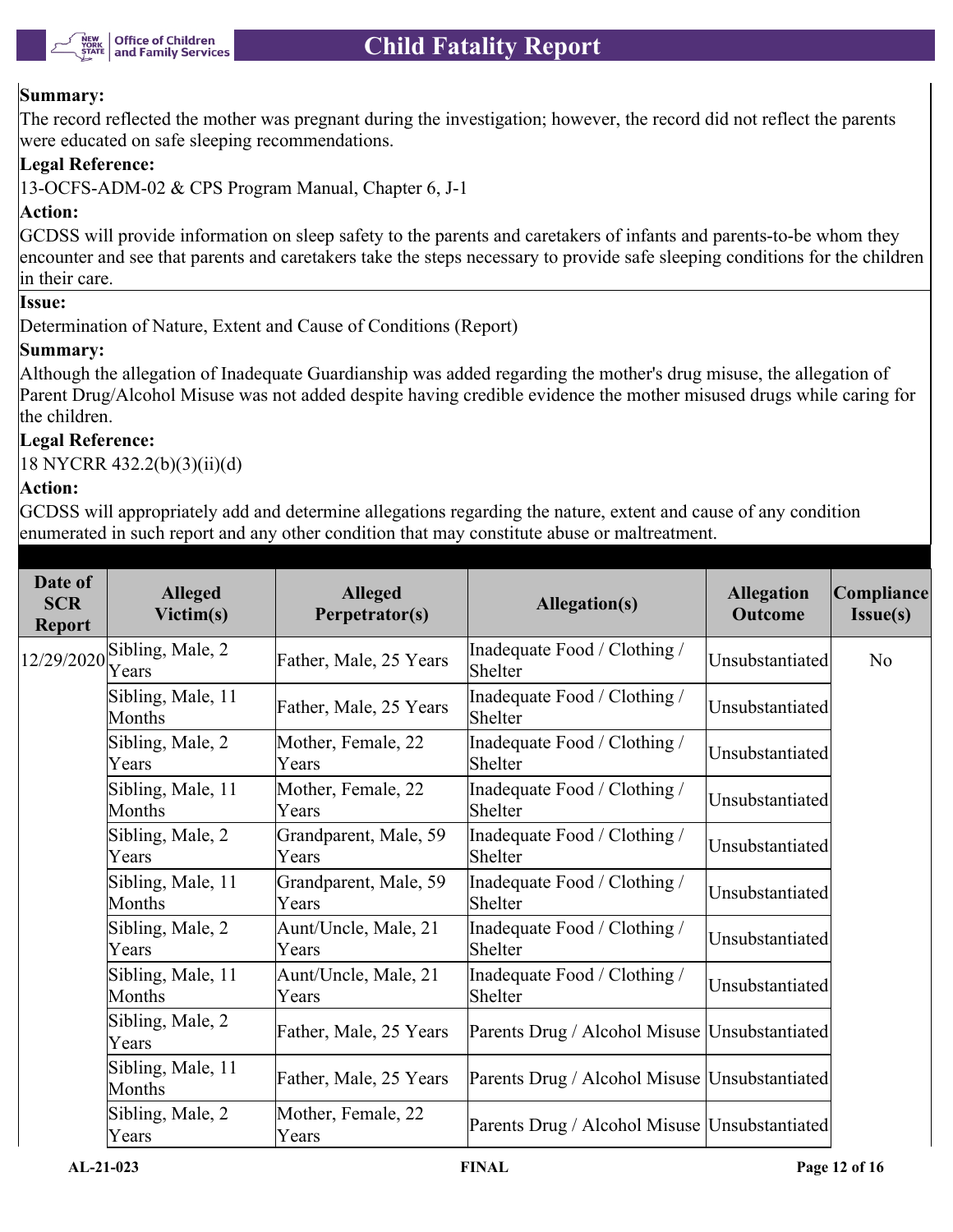

| Sibling, Male, 11<br>Months | Mother, Female, 22<br>Years    | Parents Drug / Alcohol Misuse   Unsubstantiated |                 |
|-----------------------------|--------------------------------|-------------------------------------------------|-----------------|
| Sibling, Male, 2<br>Years   | Grandparent, Male, 59<br>Years | Parents Drug / Alcohol Misuse   Unsubstantiated |                 |
| Sibling, Male, 11<br>Months | Grandparent, Male, 59<br>Years | Parents Drug / Alcohol Misuse   Unsubstantiated |                 |
| Sibling, Male, 2<br>Years   | Aunt/Uncle, Male, 21<br>Years  | Parents Drug / Alcohol Misuse   Unsubstantiated |                 |
| Sibling, Male, 11<br>Months | Aunt/Uncle, Male, 21<br>Years  | Parents Drug / Alcohol Misuse   Unsubstantiated |                 |
| Sibling, Male, 2<br>Years   | Father, Male, 25 Years         | Lack of Supervision                             | Unsubstantiated |
| Sibling, Male, 2<br>Years   | Mother, Female, 22<br>Years    | Lack of Supervision                             | Unsubstantiated |
| Sibling, Male, 2<br>Years   | Grandparent, Male, 59<br>Years | Lack of Supervision                             | Unsubstantiated |
| Sibling, Male, 2<br>Years   | Mother, Female, 22<br>Years    | Inadequate Guardianship                         | Unsubstantiated |
| Sibling, Male, 11<br>Months | Mother, Female, 22<br>Years    | Inadequate Guardianship                         | Unsubstantiated |

## **Report Summary:**

An SCR report alleged on 12/28/20, at about 8:30 PM, the mother cared for the siblings while she was high on an unknown drug. The mother was too impaired to properly care for the siblings and became out of control. The mother yelled at everyone, which was not an uncommon behavior of hers. A subsequent report made on 1/4/21 alleged the parents, uncle and grandfather misused drugs and alcohol while caring for the siblings. While under the influence, the adults were incoherent and not tending to the siblings' needs or supervising them. The apartment was small and a safety hazard.

**Report Determination:** Unfounded **Date of Determination:** 02/17/2021

## **Basis for Determination:**

The allegation of PD/AM was unsubstantiated against the mother, father, paternal grandfather and paternal uncle regarding the siblings. There was no evidence the mother was impaired while caring for the siblings. There was no credible evidence to support the allegations of IG and IF/C/S against the adults. The investigation revealed the home was safe.

## **OCFS Review Results:**

The investigation was initiated timely and home visits were made. The family and collateral contacts were interviewed. A CPS history check was documented. Safe sleep information was provided to the parents. Home visits were made, and the children were assessed to be safe. The 7-day Safety Assessment was completed timely.

## **Are there Required Actions related to the compliance issue(s)?**  $\Box$  Yes  $\Box$  No

| Date of<br><b>SCR</b><br><b>Report</b> | <b>Alleged</b><br>Victim(s)       | <b>Alleged</b><br>Perpetrator(s) | Allegation(s)       | <b>Allegation</b><br><b>Outcome</b> | <b>Compliance</b><br>$Issue(s)$ |
|----------------------------------------|-----------------------------------|----------------------------------|---------------------|-------------------------------------|---------------------------------|
|                                        | 08/20/2020 Sibling, Male, 2 Years | Mother, Female, 21<br>Years      | Lack of Supervision | Unsubstantiated                     | N <sub>o</sub>                  |
|                                        | Sibling, Male, 7<br>Months        | Mother, Female, 21<br>Years      | Lack of Supervision | Unsubstantiated                     |                                 |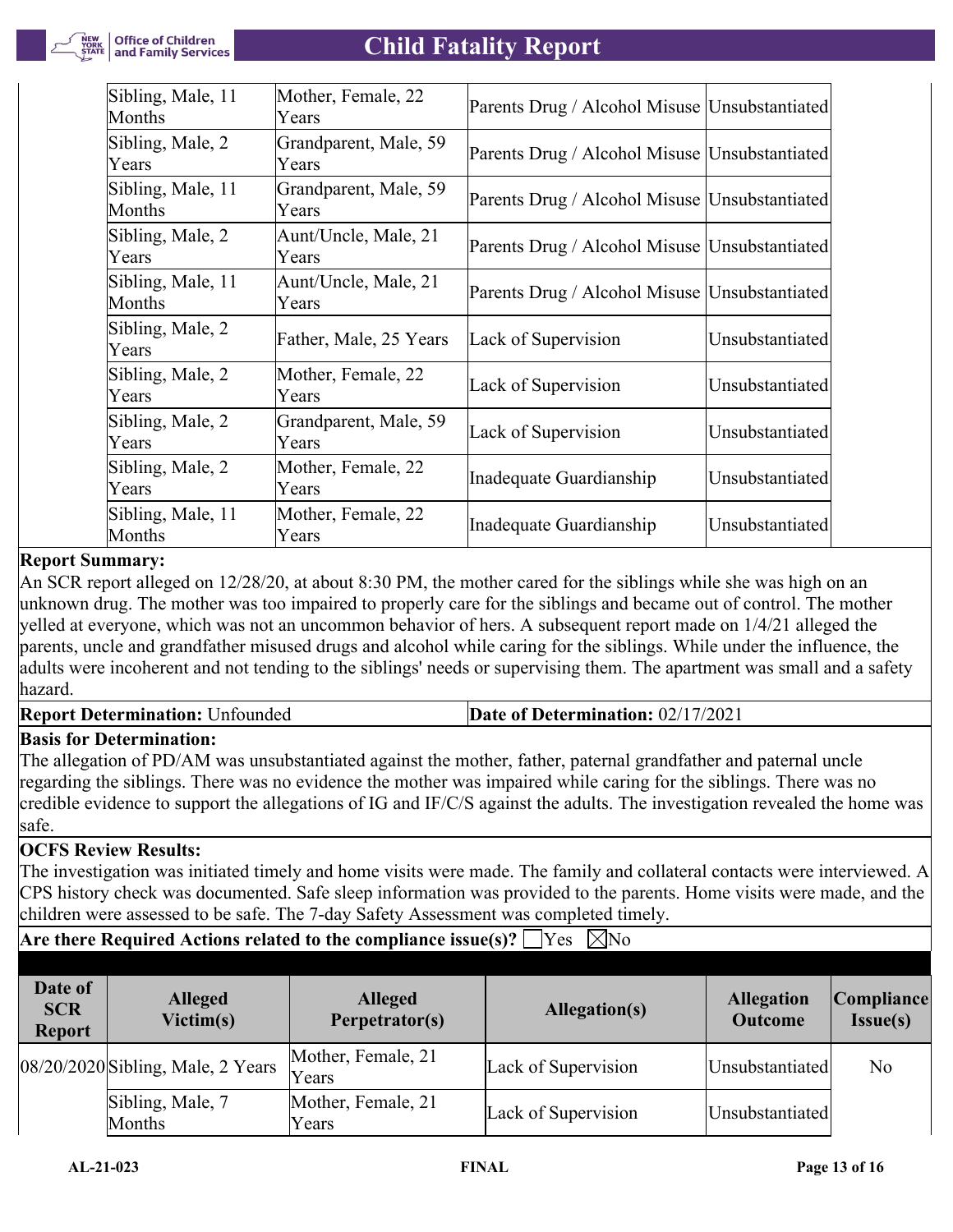

|  |  | Sibling, Male,<br>Months) | Mother, Female, 21<br><sup>v</sup> ears | Choking / Twisting $\overline{a}$<br>Shaking | Unsubstantiated |
|--|--|---------------------------|-----------------------------------------|----------------------------------------------|-----------------|
|--|--|---------------------------|-----------------------------------------|----------------------------------------------|-----------------|

## **Report Summary:**

An SCR report received by Suffolk County alleged on 8/19/20, at about 8:00 PM, the mother left the siblings unsupervised in the home while she went to a gas station. The mother was gone for 25 minutes. During this time, the then 7-month-old sibling cried. When the mother returned, she was upset the sibling was crying and took the sibling to a common area in the shelter they resided at. The mother left the then 2-year-old sibling unsupervised. The mother shook the 7-month-old sibling and left him on a couch as she walked away.

| <b>Report Determination: Unfounded</b><br><b>Determination:</b> $09/10/2020$<br>-01 |  |
|-------------------------------------------------------------------------------------|--|
|-------------------------------------------------------------------------------------|--|

#### **Basis for Determination:**

The allegations of Lack of Supervision against the mother regarding the siblings was unsubstantiated. The allegation of Choking/Twisting/Shaking was unsubstantiated against the mother regarding the then 7-month-old sibling. A mark on the then 2-year-old sibling was observed and corroborated by the father to have been caused by the sibling bumping his head. The investigation did not reveal suspicious marks or bruises to the infant sibling, and he was cleared medically by the pediatrician. Collateral contacts did not have concerns for the siblings. The shelter did not have security cameras to support the allegation that the siblings were left unsupervised.

## **OCFS Review Results:**

The investigation was initiated timely, and a CPS history check was completed. The parents were interviewed, the siblings were seen, and safe sleeping recommendations were provided to the mother. Collateral contacts were made, and progress notes were entered contemporaneously to their event dates.

## **Are there Required Actions related to the compliance issue(s)?**  $\bigsqcup$ **Yes**  $\,\,\boxtimes$ **No**

| Date of<br><b>SCR</b><br><b>Report</b> | <b>Alleged</b><br>Victim(s) | <b>Alleged</b><br>Perpetrator(s)                                        | Allegation(s)                                                                                           | <b>Allegation</b><br><b>Outcome</b> | Compliance <br>Issue(s) |
|----------------------------------------|-----------------------------|-------------------------------------------------------------------------|---------------------------------------------------------------------------------------------------------|-------------------------------------|-------------------------|
|                                        |                             |                                                                         | 02/27/2020 Sibling, Male, 28 Days Mother, Female, 21 Years Choking / Twisting / Shaking Unsubstantiated |                                     | Yes                     |
|                                        |                             | Sibling, Male, 28 Days Mother, Female, 21 Years Inadequate Guardianship |                                                                                                         | Unsubstantiated                     |                         |

#### **Report Summary:**

An SCR report alleged on a daily basis, the mother and siblings spent time in a cold, damp hallway of an apartment building. Sometimes, the youngest sibling was not completely covered by a blanket and was cold as a result of being exposed to the cold air. On different occasions, the mother shook the youngest sibling out of frustration. It was unknown if the sibling sustained injuries.

| <b>Report Determination: Unfounded</b> | Date of Determination: 04/20/2020 |
|----------------------------------------|-----------------------------------|
|----------------------------------------|-----------------------------------|

## **Basis for Determination:**

The allegation Choking/Twisting/Shaking was unsubstantiated against the mother regarding the then 28-day-old sibling. The investigation revealed that outside of the apartment door, there was a large laundry area that was not cold or drafty. The siblings were dressed appropriately, and the mother acted appropriately.

## **OCFS Review Results:**

The investigation was initiated timely and home visits were made. A CPS history check was documented. Safe sleeping guidance was provided to the mother and the children were observed. The record did not reflect relevant collateral contacts were made. The father was involved in the investigation; however, an unrelated person was added to the household composition in his place.

| Are there Required Actions related to the compliance issue(s)? $\boxtimes$ Yes $\Box$ No |  |  |  |
|------------------------------------------------------------------------------------------|--|--|--|
| <b>Issue:</b>                                                                            |  |  |  |
| Contact/Information From Reporting/Collateral Source                                     |  |  |  |
| Summary:                                                                                 |  |  |  |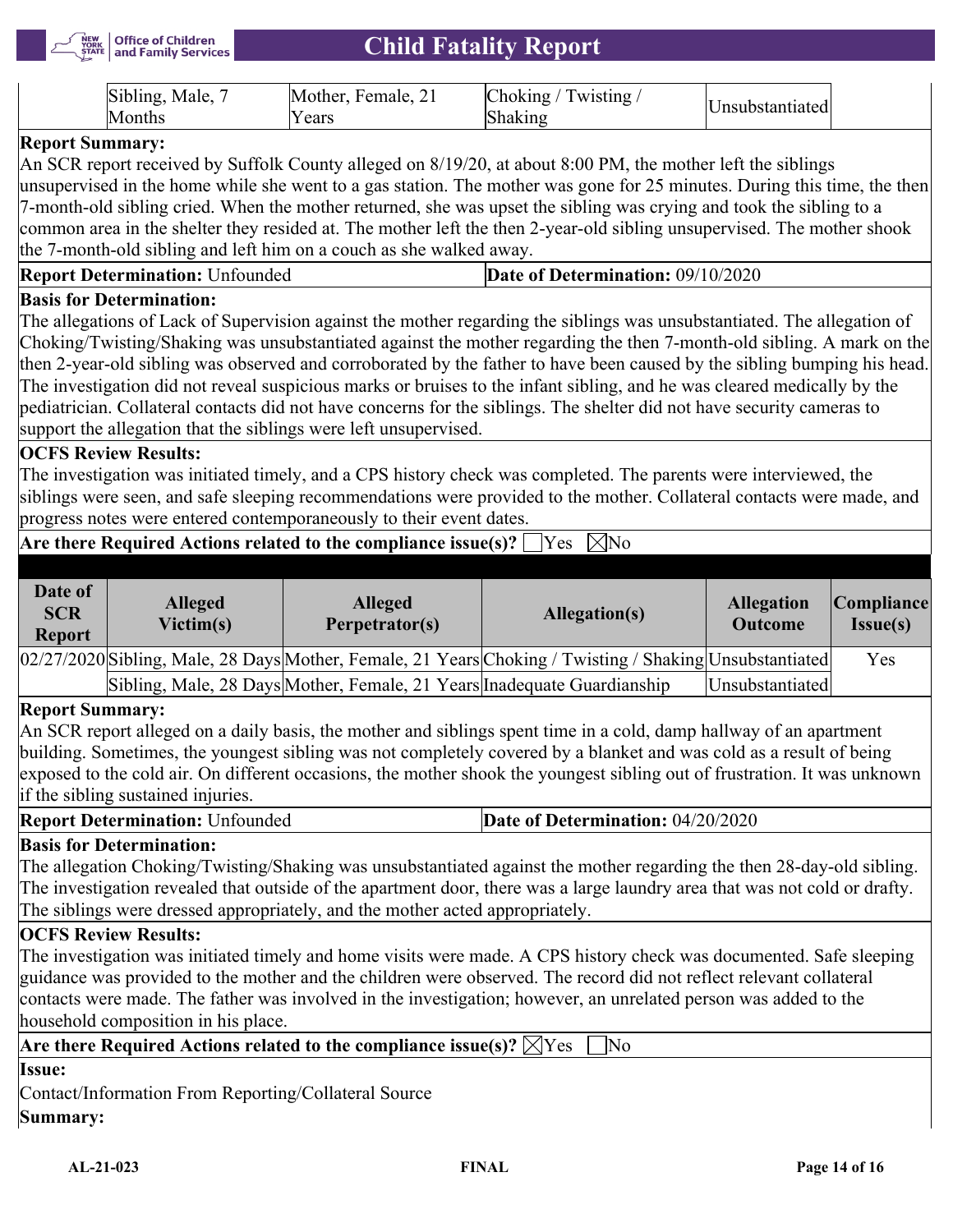

The record did not reflect attempts to gather collateral information from individuals, including neighbors, friends or family members, who may have had knowledge regarding the family dynamics and the safety of the children.

# **Legal Reference:**

18 NYCRR 432.2(b)(3)(ii)(b)

# **Action:**

GCDSS will obtain information from collateral contacts who may have information relevant to the allegations in the report and to the safety of the children.

| Date of<br><b>SCR</b><br><b>Report</b> | <b>Alleged</b><br>Victim(s)                               | <b>Alleged</b><br>Perpetrator(s)                                           | Allegation(s) | <b>Allegation</b><br><b>Outcome</b> | Compliance <br>Issue(s) |
|----------------------------------------|-----------------------------------------------------------|----------------------------------------------------------------------------|---------------|-------------------------------------|-------------------------|
|                                        | $07/11/2019$ Other Child - Other Child,<br>Female, 1 Days | Father's Partner, Female, Inadequate<br>22 Years                           | Guardianship  | Substantiated                       | Yes                     |
|                                        | Other Child - Other Child,<br>Female, 1 Days              | Father's Partner, Female, Parents Drug / Alcohol Substantiated<br>22 Years | Misuse        |                                     |                         |

## **Report Summary:**

An SCR report alleged on 7/10/19, the parent substitute gave birth to the OC. The parent substitute and the OC both tested positive for marijuana.

#### **Report Determination:** Indicated **Determination: 08/20/2019**

## **Basis for Determination:**

The allegations of Inadequate Guardianship and Parent Drug/Alcohol Misuse were substantiated against the parent substitute regarding the OC. The OC tested positive for marijuana at birth. The PS smoked marijuana throughout her pregnancy to help with pain and appetite. The PS was advised by her healthcare provider to stop smoking marijuana.

## **OCFS Review Results:**

The investigation was initiated timely, and the source of the report was contacted. A CPS history check was documented. Home visits were made, interviews were conducted, and safe sleeping guidance was provided to the mother. A Plan of Safe Care was completed, and the PS participated in drug screenings and her THC levels were declining. The allegations were inappropriately determined.

**Are there Required Actions related to the compliance issue(s)?**  $\boxtimes$  Yes  $\Box$  No

#### **Issue:**

Appropriateness of allegation determination

## **Summary:**

Although the OC tested positive for marijuana at the time of her birth, the record stated the OC did not have any withdrawal symptoms. The record did not reflect the PS's marijuana use had a negative impact on the OC.

## **Legal Reference:**

FCA 1012 (e) & (f);18 NYCRR 432.2(b)(3)(iv)

# **Action:**

GCDSS will refer to the CPS Program Manual when determining the appropriateness of allegations and will consult with the Albany Regional Office if further guidance is needed.

## **CPS - Investigative History More Than Three Years Prior to the Fatality**

9/14/18- 10/14/18 The mother, father and paternal uncle were unsubstantiated for IG and PD/AM of the then 1-month-old sibling.

#### **Known CPS History Outside of NYS**